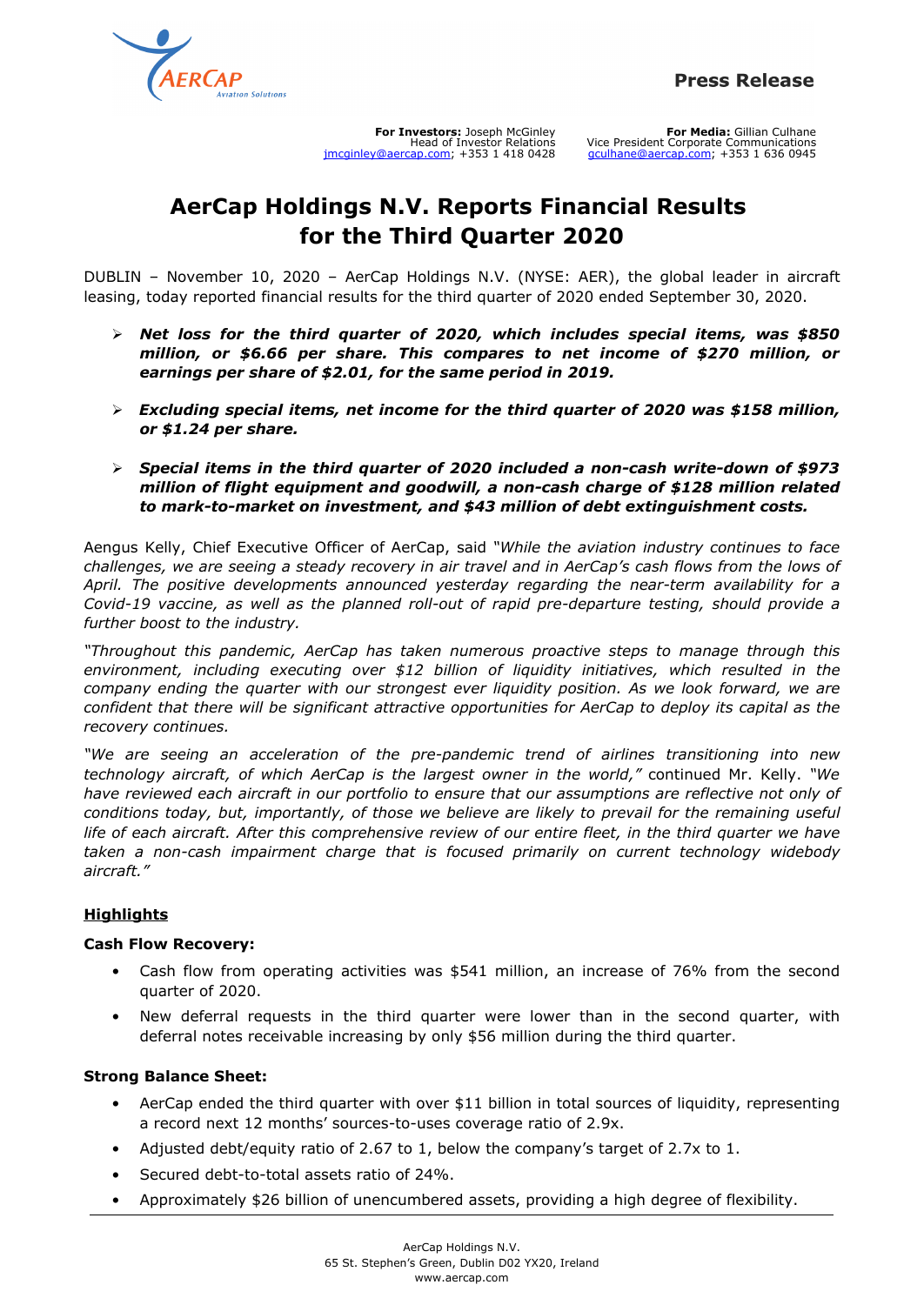#### **Attractive Aircraft Fleet:**

- AerCap is the world's largest owner of new technology aircraft, which comprise 62% of the company's fleet, compared with approximately 12% of the global in-service passenger fleet as of January 2020.
- AerCap's average current lease expires in 2028, and only 7% of the company's aircraft by book value are scheduled to come off lease through the end of 2022.

#### **Third Quarter 2020 Financial Results**

- Net loss was \$850 million, compared with net income of \$270 million for the same period in 2019. Loss per share was \$6.66, compared with earnings per share of \$2.01 for the same period in 2019.
- The decrease in net income was primarily driven by a non-cash write-down of flight equipment and goodwill, a non-cash charge related to mark-to-market on investment, and debt extinguishment costs.
- Excluding special items, net income was \$158 million, or \$1.24 per share.

#### **Revenue and Net Spread**

|                                         | Three months ended September 30, |         | Nine months ended September 30, |         |         |                           |
|-----------------------------------------|----------------------------------|---------|---------------------------------|---------|---------|---------------------------|
|                                         | 2020                             | 2019    | % increase/<br>(decrease)       | 2020    | 2019    | % increase/<br>(decrease) |
|                                         | (U.S. Dollars in millions)       |         | (U.S. Dollars in millions)      |         |         |                           |
| Lease revenue:                          |                                  |         |                                 |         |         |                           |
| Basic lease rents.                      | \$897                            | \$1.067 | (16%)                           | \$2.876 | \$3.219 | (11%)                     |
| Maintenance rents and other receipts.   | 91                               | 73      | 25%                             | 449     | 269     | 67%                       |
| Total lease revenue.                    | 988                              | 1.139   | (13%)                           | 3.326   | 3.487   | (5%)                      |
| Net gain on sale of assets              |                                  | 41      | (82%)                           | 76      | 140     | (46%)                     |
| Other income.                           | 31                               | 14      | 117%                            | 61      | 53      | 16%                       |
| <b>Total Revenues and other income.</b> | \$1,027                          | \$1,194 | (14%)                           | \$3,462 | \$3,680 | (6%)                      |

Basic lease rents were \$897 million for the third quarter of 2020, compared with \$1,067 million for the same period in 2019. The decrease was primarily due to lease restructurings, transitions and the impact of airline bankruptcies.

Maintenance rents and other receipts were \$91 million for the third quarter of 2020, compared with \$73 million for the same period in 2019. The increase was primarily due to higher maintenance revenue recognized as a result of lease terminations during the third quarter of 2020.

Net gain on sale of assets for the third quarter of 2020 was \$7 million, relating to seven aircraft sold for \$63 million, compared with \$41 million for the same period in 2019, relating to 19 aircraft sold for \$561 million. The decrease was primarily due to the lower volume and composition of asset sales.

Other income for the third quarter of 2020 was \$31 million, compared with \$14 million for the same period in 2019. The increase was primarily driven by higher interest income.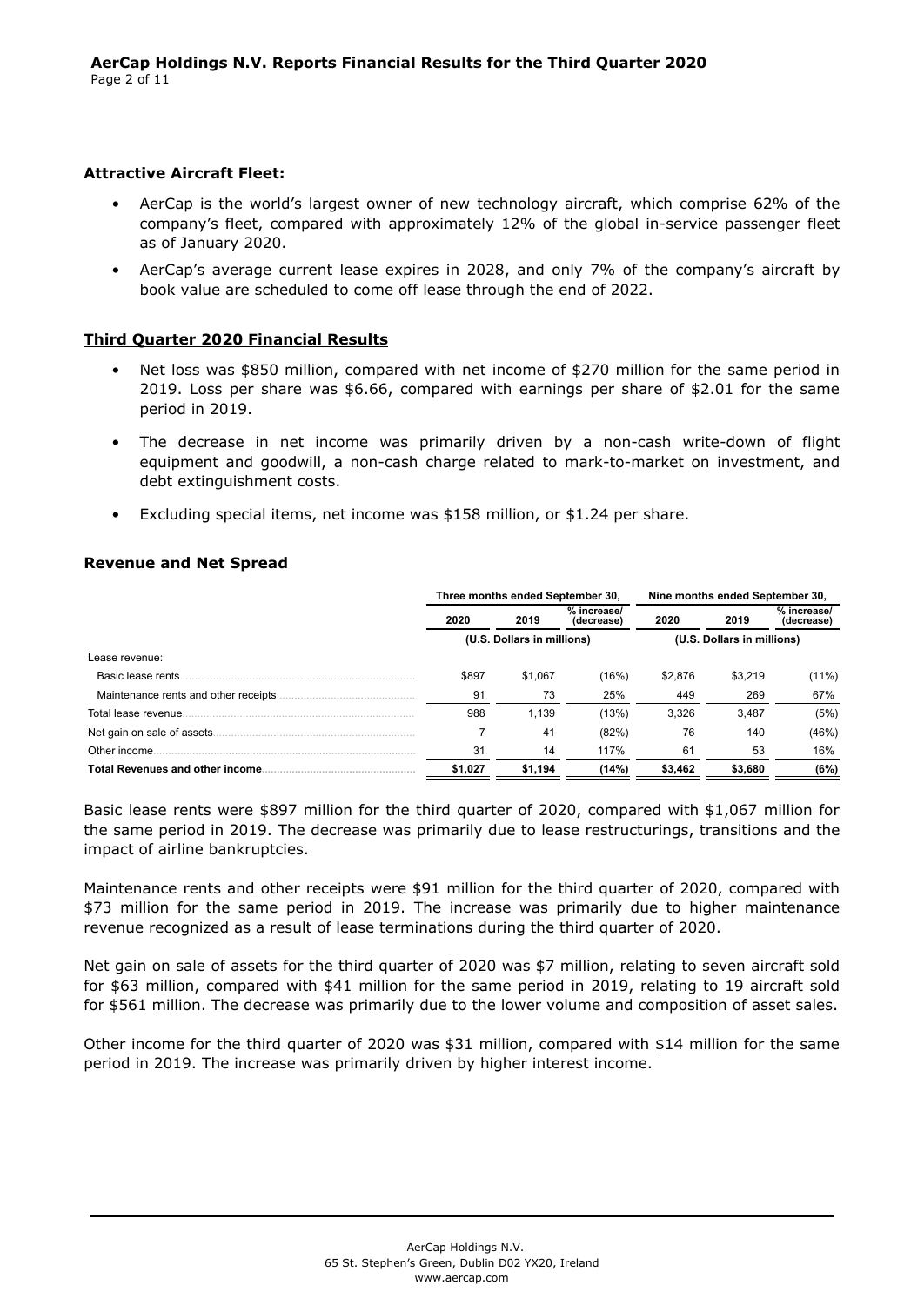|                                                                           |          | Three months ended September 30, |                           |          | Nine months ended September 30, |                           |
|---------------------------------------------------------------------------|----------|----------------------------------|---------------------------|----------|---------------------------------|---------------------------|
|                                                                           | 2020     | 2019                             | % increase/<br>(decrease) | 2020     | 2019                            | % increase/<br>(decrease) |
|                                                                           |          | (U.S. Dollars in millions)       |                           |          | (U.S. Dollars in millions)      |                           |
| Basic lease rents                                                         | \$897    | \$1,067                          | (16%)                     | \$2,876  | \$3,219                         | $(11\%)$                  |
|                                                                           | 307      | 312                              | (2%)                      | 938      | 979                             | (4%)                      |
| Adjusted for:                                                             |          |                                  |                           |          |                                 |                           |
|                                                                           | 0        | (3)                              | $(100\%)$                 | (15)     | (29)                            | (49%)                     |
| Interest expense excluding mark-to-market of interest rate caps and swaps | 307      | 309                              | (1%)                      | 923      | 950                             | (3%)                      |
|                                                                           | \$590    | \$758                            | (22%)                     | \$1,953  | \$2,269                         | (14%)                     |
| Depreciation and amortization, including maintenance rights expense       | (428)    | (429)                            |                           | (1,283)  | (1, 312)                        | (2%)                      |
| Net interest margin, less depreciation and amortization                   | \$163    | \$329                            | (51%)                     | \$670    | \$957                           | (30%)                     |
|                                                                           | \$36,926 | \$37,663                         | (2%)                      | \$37,313 | \$37,524                        | (1%)                      |
|                                                                           | 6.4%     | 8.0%                             |                           | 7.0%     | 8.1%                            |                           |
| Annualized net spread less depreciation and amortization (*)              | 1.8%     | 3.5%                             |                           | 2.4%     | 3.4%                            |                           |

(\*) Refer to "Notes Regarding Financial Information Presented in This Press Release" for details relating to these non-GAAP measures

Interest expense excluding mark-to-market of interest rate caps and swaps was \$307 million for the third quarter of 2020, compared with \$309 million for the same period in 2019. AerCap's average cost of debt was 4.0% for the third quarter of 2020, compared with 4.2% for the same period in 2019. The company's average cost of debt includes debt issuance costs, upfront fees and other impacts of approximately 0.3% to 0.4%.

#### **Selling, General and Administrative Expenses**

|                                                     | Three months ended September 30, |      | Nine months ended September 30, |       |       |                           |
|-----------------------------------------------------|----------------------------------|------|---------------------------------|-------|-------|---------------------------|
|                                                     | 2020                             | 2019 | % increase/<br>(decrease)       | 2020  | 2019  | % increase/<br>(decrease) |
|                                                     | (U.S. Dollars in millions)       |      | (U.S. Dollars in millions)      |       |       |                           |
| Selling, general and administrative expenses.       | \$44                             | \$49 | $(10\%)$                        | \$129 | \$144 | (11%)                     |
| Share-based compensation expenses.                  | 17                               | 16   | 8%                              | 50    | 52    | (4%)                      |
| Total selling, general and administrative expenses. | \$61                             | \$65 | (6%)                            | \$178 | \$196 | (9%)                      |

#### **Asset Impairment**

Asset impairment charges were \$973 million for the third quarter of 2020, compared to \$31 million for the same period in 2019. Asset impairment charges recorded in the third quarter of 2020 included \$915 million of impairment of flight equipment, related primarily to current technology widebody aircraft, in particular Airbus A330 and Boeing 777 aircraft, as well as the write-off of \$58 million of goodwill. Current technology widebody aircraft now represent less than 10% of the net book value of AerCap's fleet.

#### **Other Expenses**

Leasing expenses were \$51 million for the third quarter of 2020, compared with \$44 million for the same period in 2019. The increase was primarily due to higher leasing expenses as a result of lease terminations, partially offset by a decrease in maintenance rights expense as a result of lower maintenance activity during the period and the lower maintenance rights asset balance.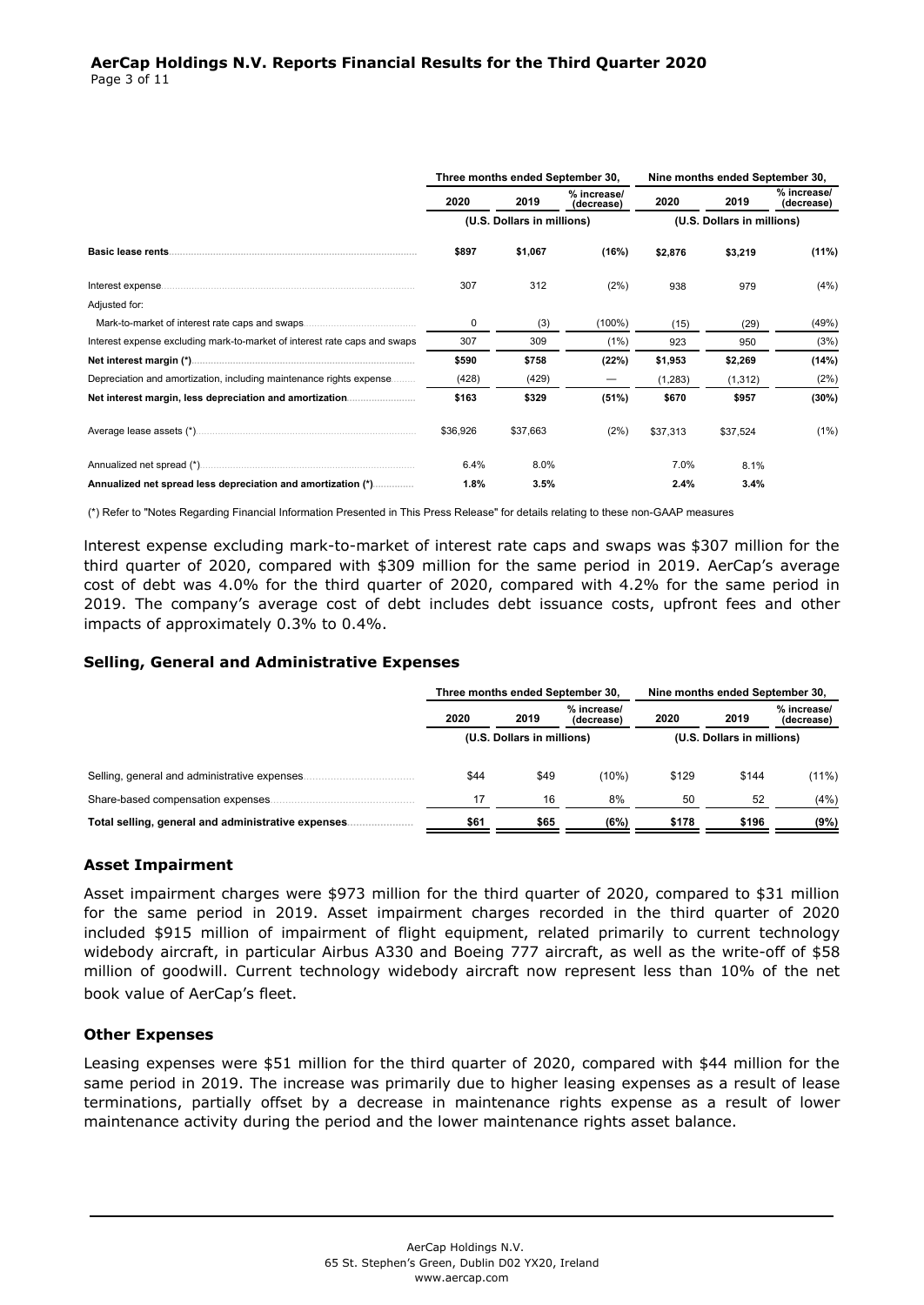#### **Effective Tax Rate**

AerCap's effective tax rate for the full year 2020 is expected to be 7%, compared with the effective tax rate of 12.5% for the full year 2019. The effective tax rate is impacted by the source and amount of earnings among our different tax jurisdictions as well as the amount of permanent tax differences relative to pre-tax income.

The company's effective tax rate was 11.1% for the third quarter of 2020, compared to 13.0% for the third quarter of 2019. Our effective tax rate in any quarter can be impacted by revisions to the estimated full year rate.

#### **Book Value Per Share**

|                                                                              | September 30,<br>2020                                          | September 30,<br>2019 |  |
|------------------------------------------------------------------------------|----------------------------------------------------------------|-----------------------|--|
|                                                                              | (U.S. Dollars in millions,<br>except share and per share data) |                       |  |
| Total AerCap Holdings N.V. shareholders' equity                              | \$8.811                                                        | \$9.175               |  |
| Ordinary shares outstanding.                                                 | 129.756.613                                                    | 134,742,482           |  |
| Unvested restricted stock.                                                   | (2, 163, 670)                                                  | (2,229,371)           |  |
|                                                                              | 127,592,943                                                    | 132,513,111           |  |
| Book value per ordinary share outstanding (excl. unvested restricted stock). | \$69.06                                                        | \$69.24               |  |

#### **Financial Position**

|                    | September 30,<br>2020      | December 31,<br>2019 | % increase/<br>(decrease) over<br>December 31, 2019 |
|--------------------|----------------------------|----------------------|-----------------------------------------------------|
|                    | (U.S. Dollars in millions) |                      |                                                     |
|                    | \$3.526                    | \$1.300              | 171%                                                |
|                    | 36.252                     | 37.930               | (4%)                                                |
| Total assets.      | 44.421                     | 43.749               | 2%                                                  |
| Debt               | 31.087                     | 29,486               | 5%                                                  |
| Total liabilities. | 35,542                     | 34.367               | 3%                                                  |
|                    | 8.811                      | 9.315                | (5%)                                                |
| Total equity.      | 8.879                      | 9.382                | (5%)                                                |

(\*) Refer to "Notes Regarding Financial Information Presented in This Press Release" for details relating to this non-GAAP measure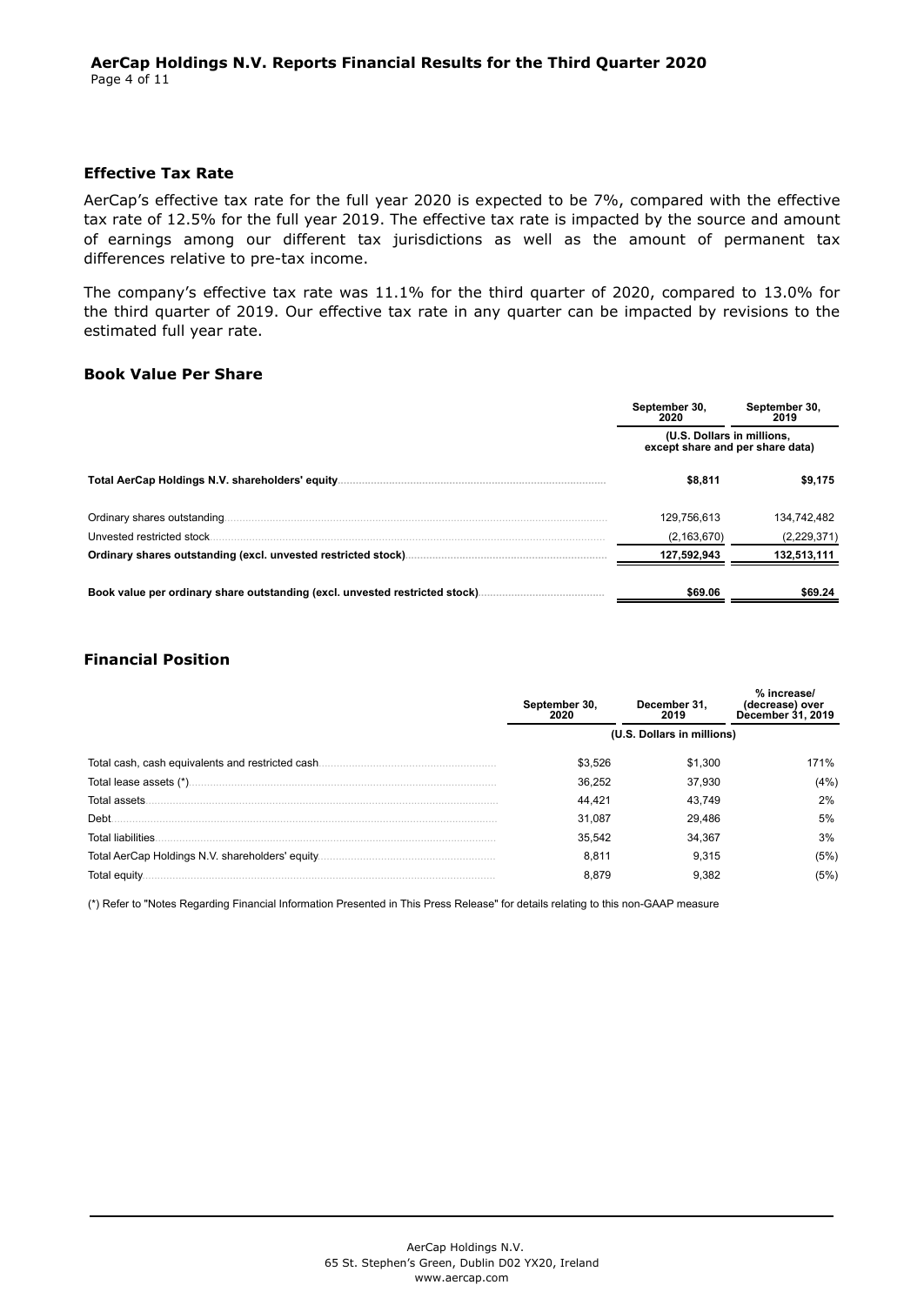#### **Boeing 737 MAX**

Following the fatal accidents of two Boeing 737 MAX aircraft, the worldwide fleet of these aircraft was grounded by aviation authorities in March 2019 and production was temporarily suspended by Boeing in January 2020, resulting in ongoing delays in the delivery of AerCap's aircraft on order from Boeing. As of September 30, 2020, we had five Boeing 737 MAX aircraft delivered and on lease. During the third quarter of 2020, AerCap cancelled its orders for 24 Boeing 737 MAX aircraft.

#### **Aircraft Portfolio**

As of September 30, 2020, AerCap's portfolio consisted of 1,342 aircraft that were owned, on order or managed. The average age of the company's owned fleet as of September 30, 2020 was 6.3 years (2.9 years for new technology aircraft, 11.9 years for current technology aircraft) and the average remaining contracted lease term was 7.3 years.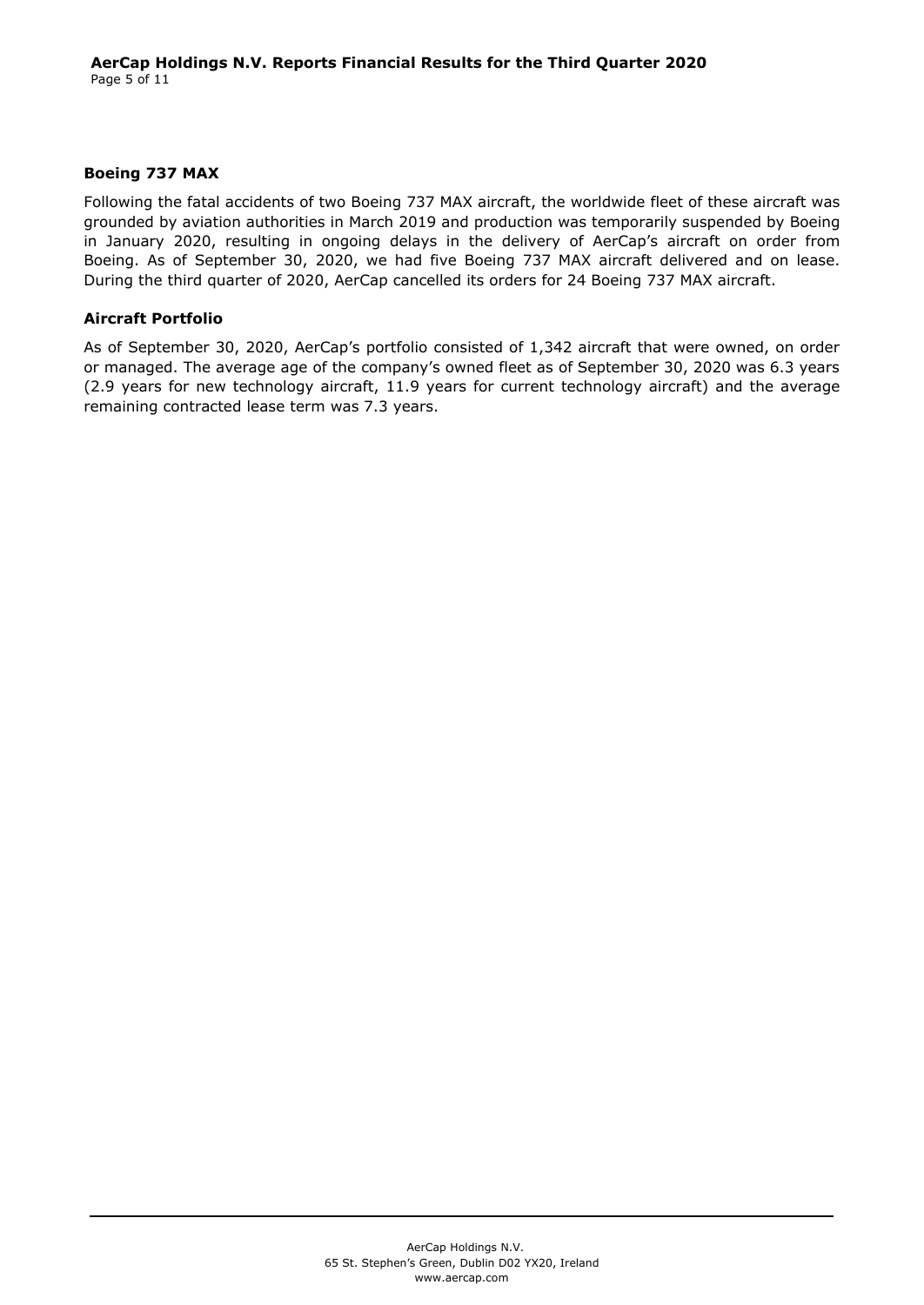#### **Notes Regarding Financial Information Presented in This Press Release**

The financial information presented in this press release is not audited.

Due to rounding, numbers presented throughout this document may not add up precisely to the totals provided and percentages may not precisely reflect the absolute figures.

The following are definitions of non-GAAP measures used in this press release. We believe these measures may further assist investors in their understanding of our operational performance.

#### *Net income / earnings per share excluding special items*

Net income excluding special items is calculated as net loss excluding the after-tax impact of a noncash write-down of \$973 million of flight equipment and goodwill, a non-cash charge of \$128 million related to mark-to-market on investment and \$43 million of debt extinguishment costs. Earnings per share excluding special items is calculated by dividing net income excluding special items by the weighted average of our ordinary shares outstanding. Given the relative significance of these items during the third quarter of 2020, we have chosen to present these measures in order to assist investors in their understanding of the changes and trends related to our earnings.

| Three months ended September 30, 2020             |                              |  |
|---------------------------------------------------|------------------------------|--|
| Net (loss) income                                 | (Loss) earnings<br>per share |  |
| (U.S. Dollars in millions, except per share data) |                              |  |
| ( \$850]                                          | (\$6.66)                     |  |
|                                                   |                              |  |
| 973                                               | 7.63                         |  |
| 128                                               | 1.01                         |  |
| 43                                                | 0.34                         |  |
| (136)                                             | (1.06)                       |  |
| \$158                                             | 1.24ء                        |  |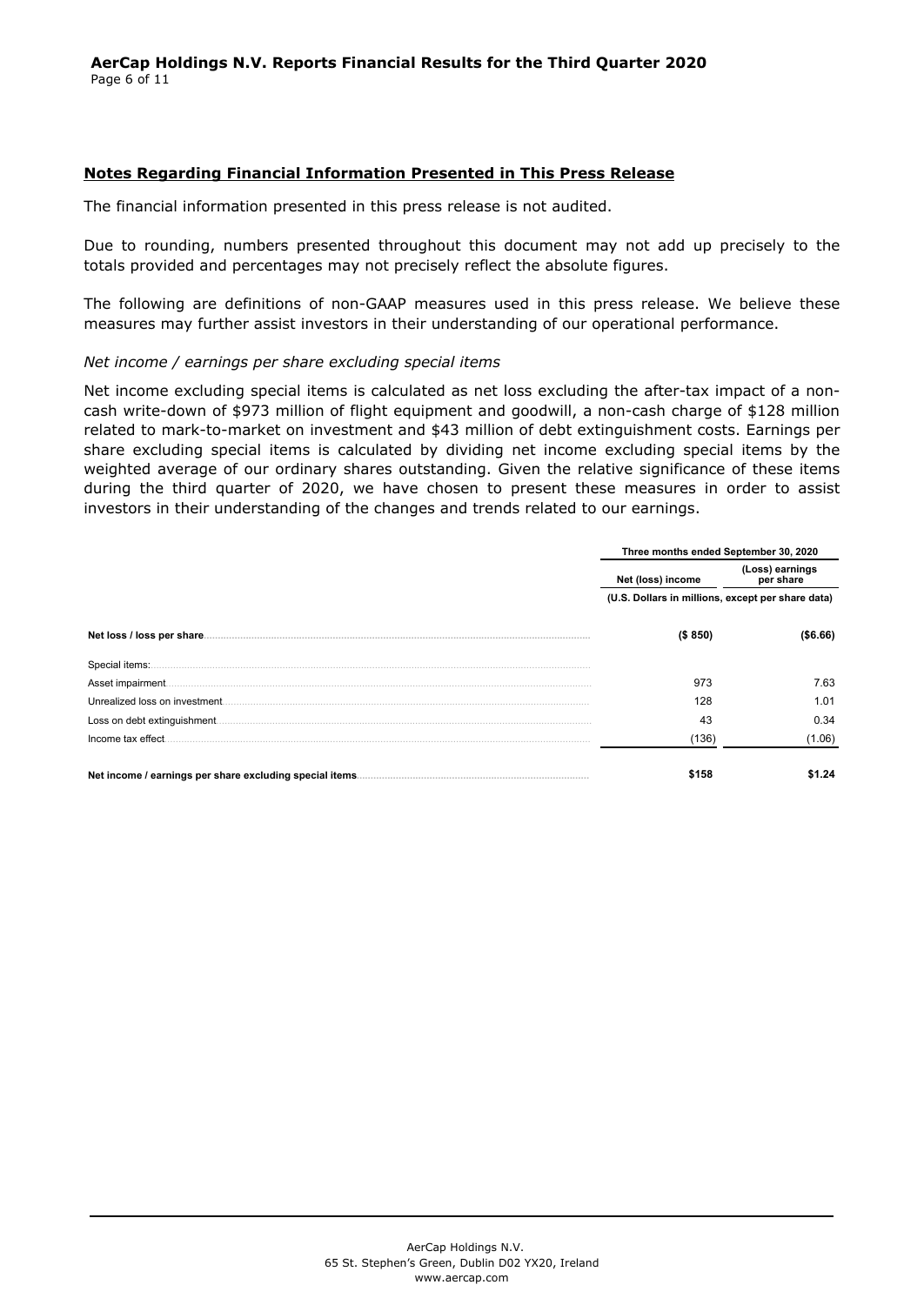#### *Adjusted debt/equity ratio*

This measure is the ratio obtained by dividing adjusted debt by adjusted equity.

- Adjusted debt means consolidated total debt less cash and cash equivalents, and less a 50% equity credit with respect to certain long-term subordinated debt.
- Adjusted equity means total equity, plus the 50% equity credit relating to the long-term subordinated debt.

Adjusted debt and adjusted equity are adjusted by the 50% equity credit to reflect the equity nature of those financing arrangements and to provide information that is consistent with definitions under certain of our debt covenants. We believe this measure may further assist investors in their understanding of our capital structure and leverage.

|               | <b>September 30, 2020</b>                               | December 31, 2019 |  |  |
|---------------|---------------------------------------------------------|-------------------|--|--|
|               | (U.S. Dollars in millions,<br>except debt/equity ratio) |                   |  |  |
| Debt.         | \$31,087                                                | \$29,486          |  |  |
| Adjusted for: |                                                         |                   |  |  |
|               | (3,244)                                                 | (1, 121)          |  |  |
|               | (1, 125)                                                | (1, 125)          |  |  |
|               | \$26,718                                                | \$27,240          |  |  |
|               | \$8,879                                                 | \$9,382           |  |  |
| Adjusted for: |                                                         |                   |  |  |
|               | 1,125                                                   | 1,125             |  |  |
|               | \$10,004                                                | \$10,507          |  |  |
|               | 2.67 to 1                                               | 2.59 to 1         |  |  |

*Net interest margin, annualized net spread, annualized net spread less depreciation and amortization and average cost of debt*

Net interest margin is calculated as the difference between basic lease rents and interest expense, excluding the impact of the mark-to-market of interest rate caps and swaps. Annualized net spread is net interest margin expressed as a percentage of average lease assets. Annualized net spread less depreciation and amortization is net interest margin less depreciation and amortization, including maintenance rights expense, expressed as a percentage of average lease assets. Average cost of debt is calculated as interest expense, excluding mark-to-market on interest rate caps and swaps, divided by average debt balance. We believe these measures may further assist investors in their understanding of the changes and trends related to the earnings of our leasing activities. These measures reflect the impact from changes in the number of aircraft leased, lease rates and utilization rates, as well as the impact from changes in the amount of debt and interest rates.

#### *Lease assets*

Lease assets include flight equipment held for operating leases, flight equipment held for sale, net investment in finance and sales-type leases and maintenance rights assets.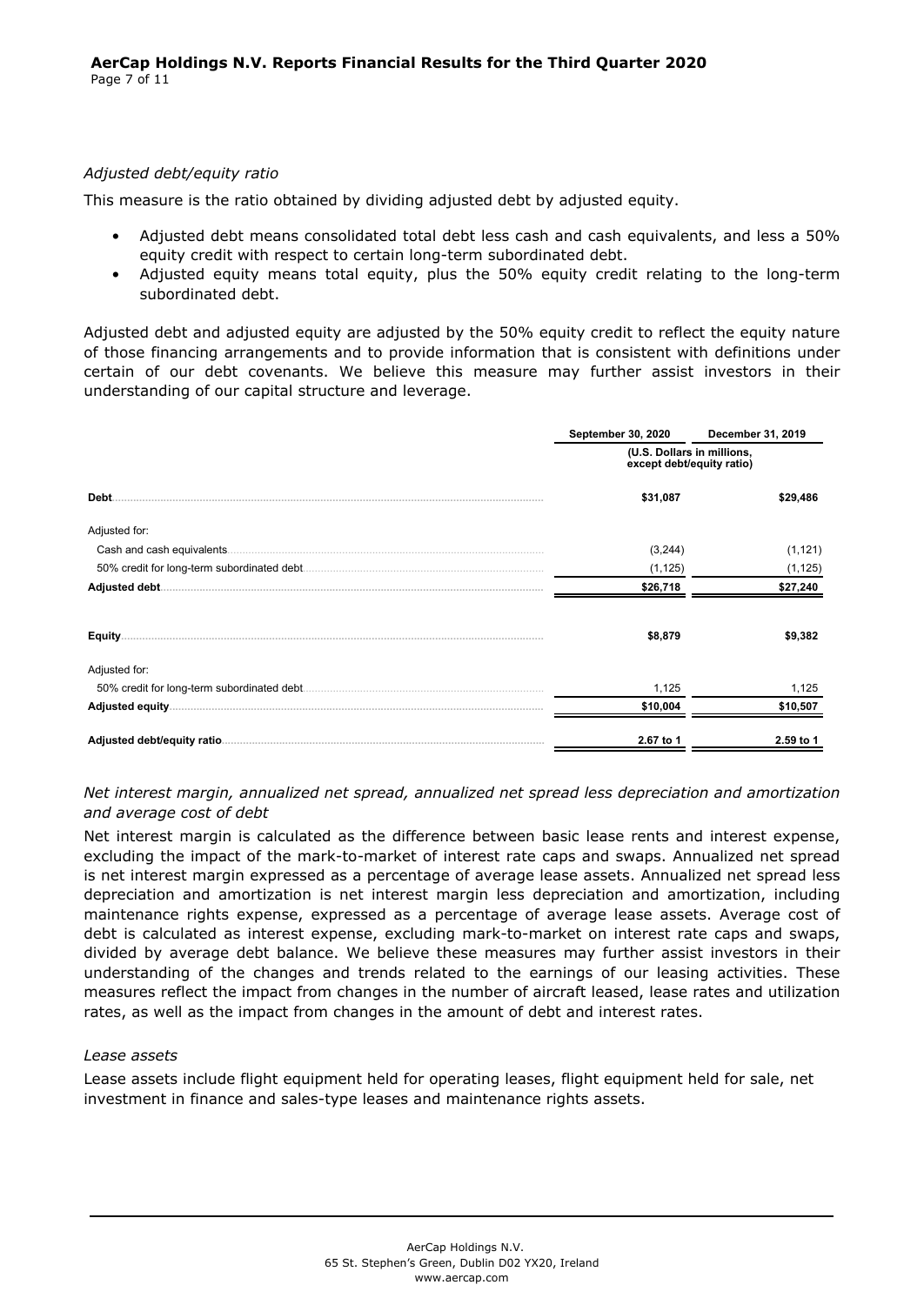#### **Conference Call**

In connection with its report of third quarter 2020 results, management will host a conference call with members of the investment community today, Tuesday, November 10, 2020, at 8:30 am Eastern Time. The call can be accessed live via webcast, by visiting AerCap's website [https://](#page-0-0)  $investors.aercap.com$ , or by dialing (U.S./Canada) +1 929 477 0402 or (International) +353 1 246 5621 and referencing passcode 9049651 at least 5 minutes before the start time.

The webcast replay will be archived in the "Investors" section of the company's website for one year.

For further information, contact Joseph McGinley: +353 1 418 0428 [\(jmcginley@aercap.com\)](jmcginley%40aercap.com).

#### **About AerCap**

AerCap is the global leader in aircraft leasing. AerCap serves approximately 200 customers in approximately 80 countries with comprehensive fleet solutions. AerCap is listed on the New York Stock Exchange (AER) and has its headquarters in Dublin with offices in Shannon, Los Angeles, Singapore, Amsterdam, Shanghai, Abu Dhabi, Seattle and Toulouse.

#### **Forward-Looking Statements**

This press release contains certain statements, estimates and forecasts with respect to future performance and events. These statements, estimates and forecasts are "forward-looking statements". In some cases, forward-looking statements can be identified by the use of forward-looking terminology such as "may," "might," "should," "expect," "plan," "intend," "estimate," "anticipate," "believe," "predict," "potential" or "continue" or the negatives thereof or variations thereon or similar terminology. All statements other than statements of historical fact included in this press release are forward-looking statements and are based on various underlying assumptions and expectations and are subject to known and unknown risks, uncertainties and assumptions, and may include projections of our future financial performance based on our growth strategies and anticipated trends in our business. These statements are only predictions based on our current expectations and projections about future events. There are important factors, including the impacts of, and associated responses to, the Covid-19 pandemic, that could cause our actual results, level of activity, performance or achievements to differ materially from the results, level of activity, performance or achievements expressed or implied in the forward-looking statements. As a result, we cannot assure you that the forward-looking statements included in this press release will prove to be accurate or correct. In light of these risks, uncertainties and assumptions, the future performance or events described in the forwardlooking statements in this press release might not occur. Accordingly, you should not rely upon forward-looking statements as a prediction of actual results and we do not assume any responsibility for the accuracy or completeness of any of these forward-looking statements. Except as required by applicable law, we do not undertake any obligation to, and will not, update any forward-looking statements, whether as a result of new information, future events or otherwise.

For more information regarding AerCap and to be added to our email distribution list, please visit [www.aercap.com](http://www.aercap.com) and follow us on Twitter [www.twitter.com/aercapnv](http://www.twitter.com/aercapnv).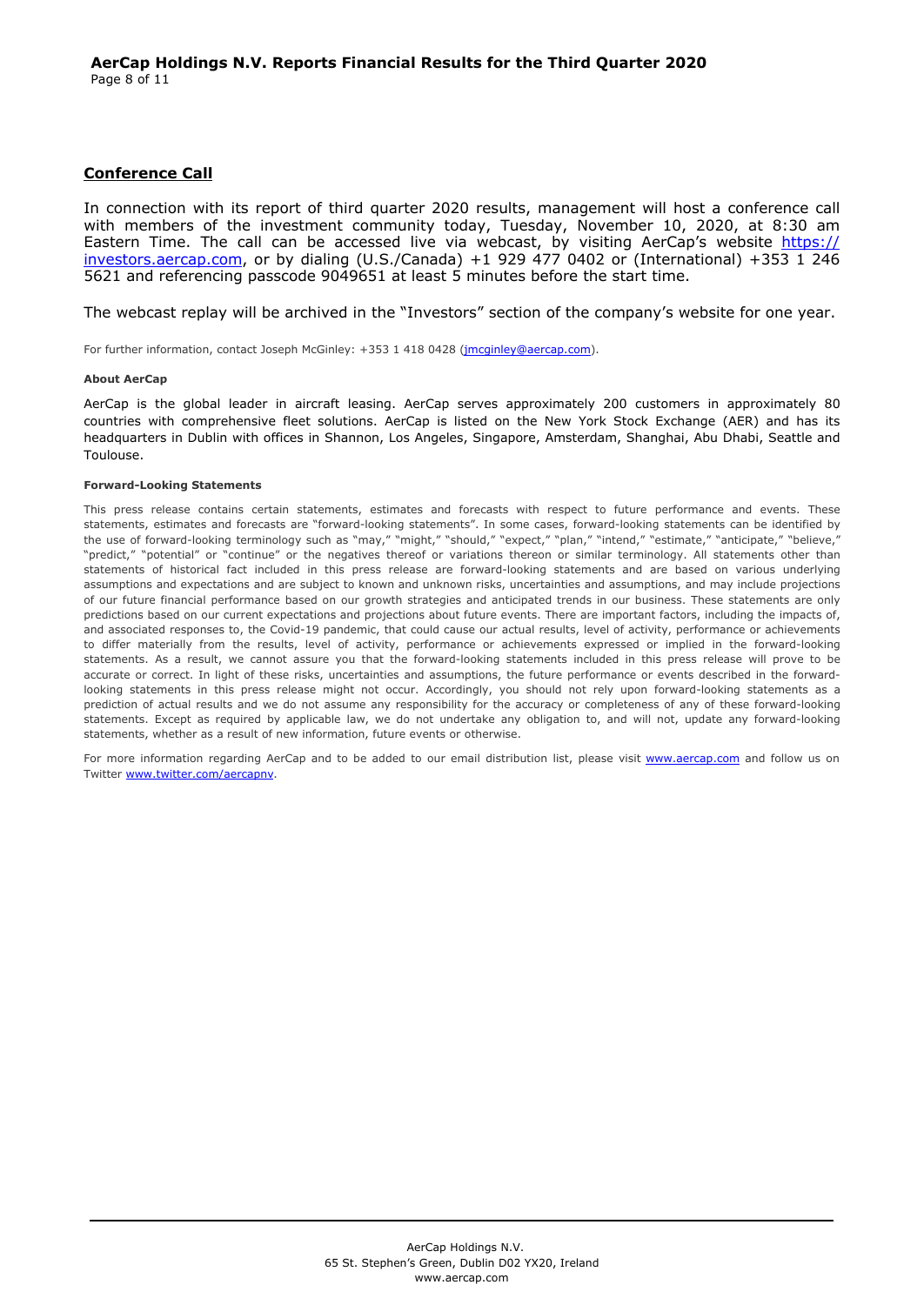## AerCap Holdings N.V. **Unaudited Consolidated Balance Sheets**

(U.S. Dollars in thousands)

|                                                                                                                                | September 30, 2020 | December 31, 2019 |
|--------------------------------------------------------------------------------------------------------------------------------|--------------------|-------------------|
|                                                                                                                                |                    |                   |
| <b>Assets</b>                                                                                                                  |                    |                   |
|                                                                                                                                | \$3,244,433        | \$1,121,396       |
|                                                                                                                                | 281,353            | 178,951           |
|                                                                                                                                | 189,950            | 47,935            |
|                                                                                                                                | 34,735,697         | 35,870,781        |
|                                                                                                                                | 922,297            | 1,011,549         |
|                                                                                                                                | 3,575              | 336,592           |
|                                                                                                                                | 2,710,270          | 2,954,478         |
|                                                                                                                                | 682,968            | 809,615           |
|                                                                                                                                | 229,928            | 307,394           |
|                                                                                                                                | 105,447            | 95,077            |
|                                                                                                                                | 1,315,200          | 1,015,476         |
|                                                                                                                                | \$44,421,118       | \$43,749,244      |
|                                                                                                                                |                    |                   |
| <b>Liabilities and Equity</b>                                                                                                  |                    |                   |
|                                                                                                                                | \$1,147,571        | \$1,032,623       |
|                                                                                                                                |                    | 2,190,159         |
|                                                                                                                                | 1,828,246          |                   |
|                                                                                                                                | 594.631            | 747.790           |
|                                                                                                                                | 31,087,112         | 29.486.131        |
|                                                                                                                                | 884,069            | 910.336           |
| Total liabilities.                                                                                                             | 35,541,629         | 34,367,039        |
|                                                                                                                                |                    |                   |
| Ordinary share capital €0.01 par value, 350,000,000 ordinary shares authorized as of September 30, 2020 and December 31, 2019; |                    |                   |
| 138,847,345 and 141,847,345 ordinary shares issued and 129,756,613 and 131,583,489 ordinary shares outstanding                 |                    |                   |
| (including 2,163,670 and 2,354,318 unvested restricted stock) as of September 30, 2020 and December 31, 2019, respectively     | 1,721              | 1.754             |
|                                                                                                                                | 2,089,932          | 2,209,462         |
| Treasury shares, at cost (9,090,732 and 10,263,856 ordinary shares                                                             |                    |                   |
|                                                                                                                                | (492, 033)         | (537, 341)        |
|                                                                                                                                | (168, 946)         | (93, 587)         |
|                                                                                                                                | 7,380,699          | 7,734,609         |
|                                                                                                                                | 8,811,373          | 9,314,897         |
|                                                                                                                                | 68,116             | 67,308            |
|                                                                                                                                | 8,879,489          | 9,382,205         |
|                                                                                                                                | \$44,421,118       | \$43,749,244      |
|                                                                                                                                |                    |                   |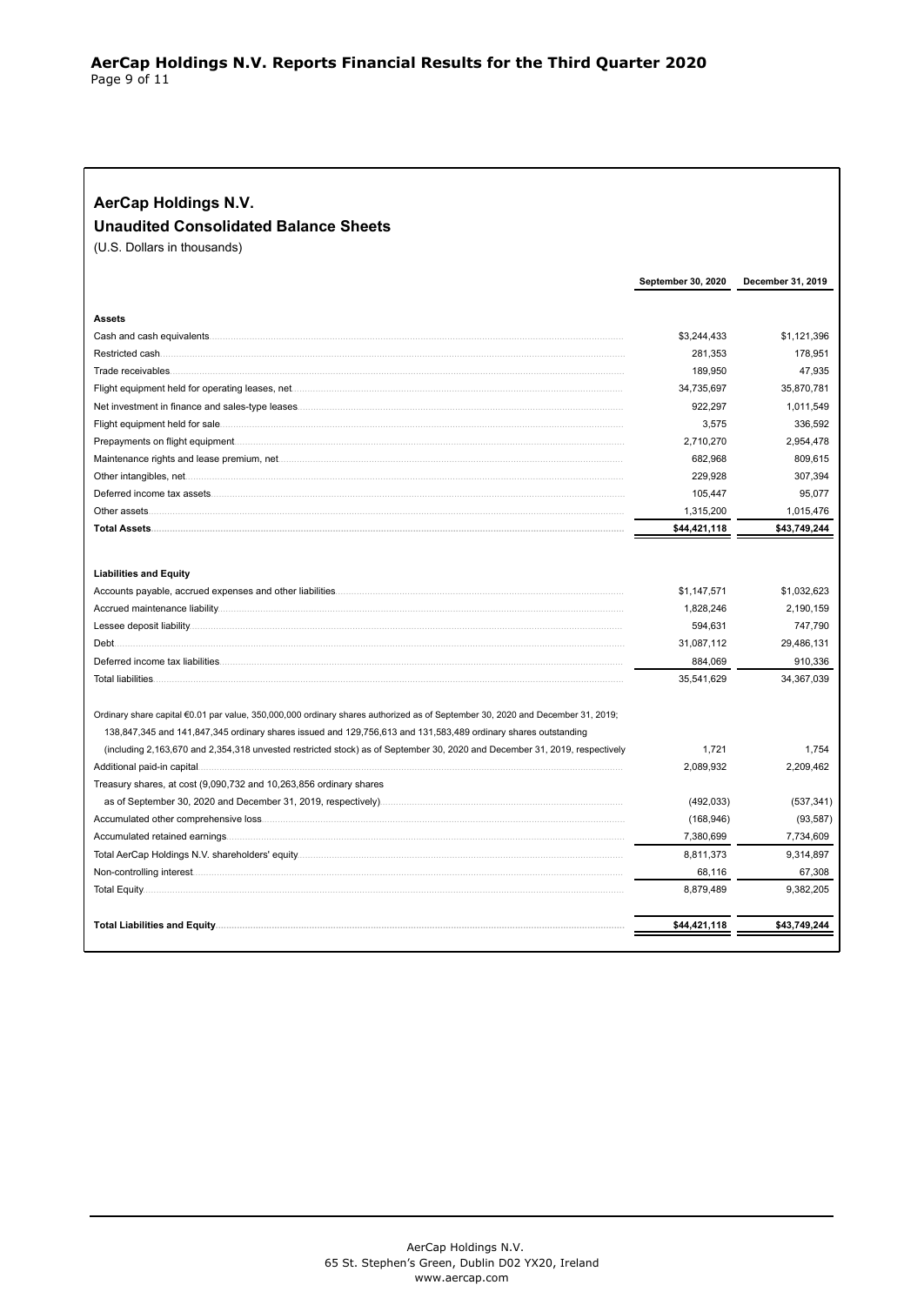### **AerCap Holdings N.V.**

#### **Unaudited Consolidated Income Statements**

(U.S. Dollars in thousands, except share and per share data)

|                                                                             | Three months ended September 30, |               | Nine months ended September 30, |             |
|-----------------------------------------------------------------------------|----------------------------------|---------------|---------------------------------|-------------|
|                                                                             | 2020                             | 2019          | 2020                            | 2019        |
| Revenues and other income                                                   |                                  |               |                                 |             |
| Lease revenue:                                                              |                                  |               |                                 |             |
| Basic lease rents.                                                          | \$897,358                        | \$1,066,584   | \$2,876,278                     | \$3,218,934 |
|                                                                             | 90,743                           | 72,600        | 449,252                         | 268,506     |
| Total lease revenue.                                                        | 988,101                          | 1,139,184     | 3,325,530                       | 3,487,440   |
|                                                                             | 7,151                            | 40,519        | 75,519                          | 140,217     |
| Other income.                                                               | 31,304                           | 14,382        | 60,963                          | 52,731      |
|                                                                             | 1,026,556                        | 1,194,085     | 3,462,012                       | 3,680,388   |
| <b>Expenses</b>                                                             |                                  |               |                                 |             |
|                                                                             | 415,970                          | 415,313       | 1,243,586                       | 1,260,255   |
|                                                                             | 972,921                          | 31,168        | 1,060,289                       | 54,018      |
| Interest expense.                                                           | 307,316                          | 312,311       | 937,691                         | 978,931     |
|                                                                             | 42,835                           |               | 42,835                          |             |
| Leasing expenses.                                                           | 51,211                           | 44,080        | 232,082                         | 201,045     |
|                                                                             | 60,918                           | 64,712        | 178,415                         | 196,128     |
|                                                                             | 1,851,171                        | 867,584       | 3,694,898                       | 2,690,377   |
|                                                                             | (128, 363)                       |               | (114, 421)                      |             |
| (Loss) income before income taxes and income of investments                 |                                  |               |                                 |             |
|                                                                             | (952, 978)                       | 326,501       | (347, 307)                      | 990,011     |
|                                                                             | 106,077                          | (42, 445)     | 24,311                          | (128, 701)  |
| Equity in net earnings of investments accounted for under the equity method | (3,901)                          | (12,065)      | (397)                           | (8,028)     |
|                                                                             | (\$850, 802)                     | \$271,991     | (\$323,393)                     | \$853,282   |
|                                                                             | 873                              | (1,701)       | (3,651)                         | (17, 346)   |
|                                                                             | (\$849,929)                      | \$270,290     | (\$327,044)                     | \$835,936   |
|                                                                             | (\$6.66)                         | \$2.03        | (\$2.56)                        | \$6.16      |
|                                                                             | (\$6.66)                         | \$2.01        | (\$2.56)                        | \$6.10      |
|                                                                             | 127,589,905                      | 133, 182, 744 | 127,771,182                     | 135,732,923 |
|                                                                             | 127,589,905                      | 134, 175, 597 | 127,771,182                     | 136,990,028 |